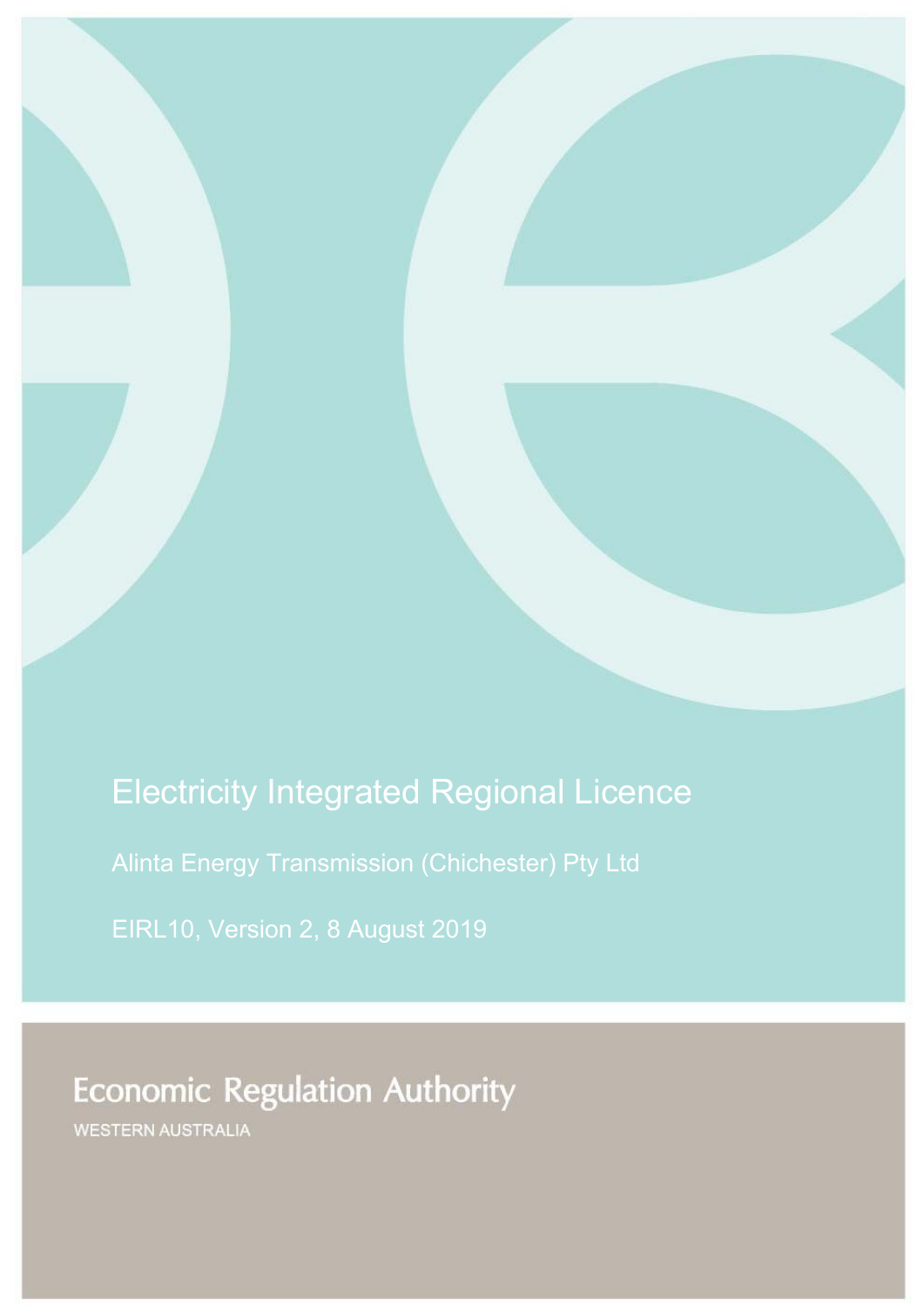# *ELECTRICITY INDUSTRY ACT 2004 (WA)*

| Licensee Name:         | Alinta Energy Transmission (Chichester) Pty Ltd        |
|------------------------|--------------------------------------------------------|
|                        | ABN 97 623 412 635                                     |
| Licence Area:          | The area set out in the plan referred to in clause 2.5 |
| Licence Number:        | EIRL <sub>10</sub>                                     |
| Commencement Date:     | 11 October 2018                                        |
| <b>Version Number:</b> | 2                                                      |
| <b>Version Date:</b>   | 8 August 2019                                          |
| <b>Expiry Date:</b>    | 10 October 2048                                        |

Chair of the Economic Regulation Authority

8 August 2019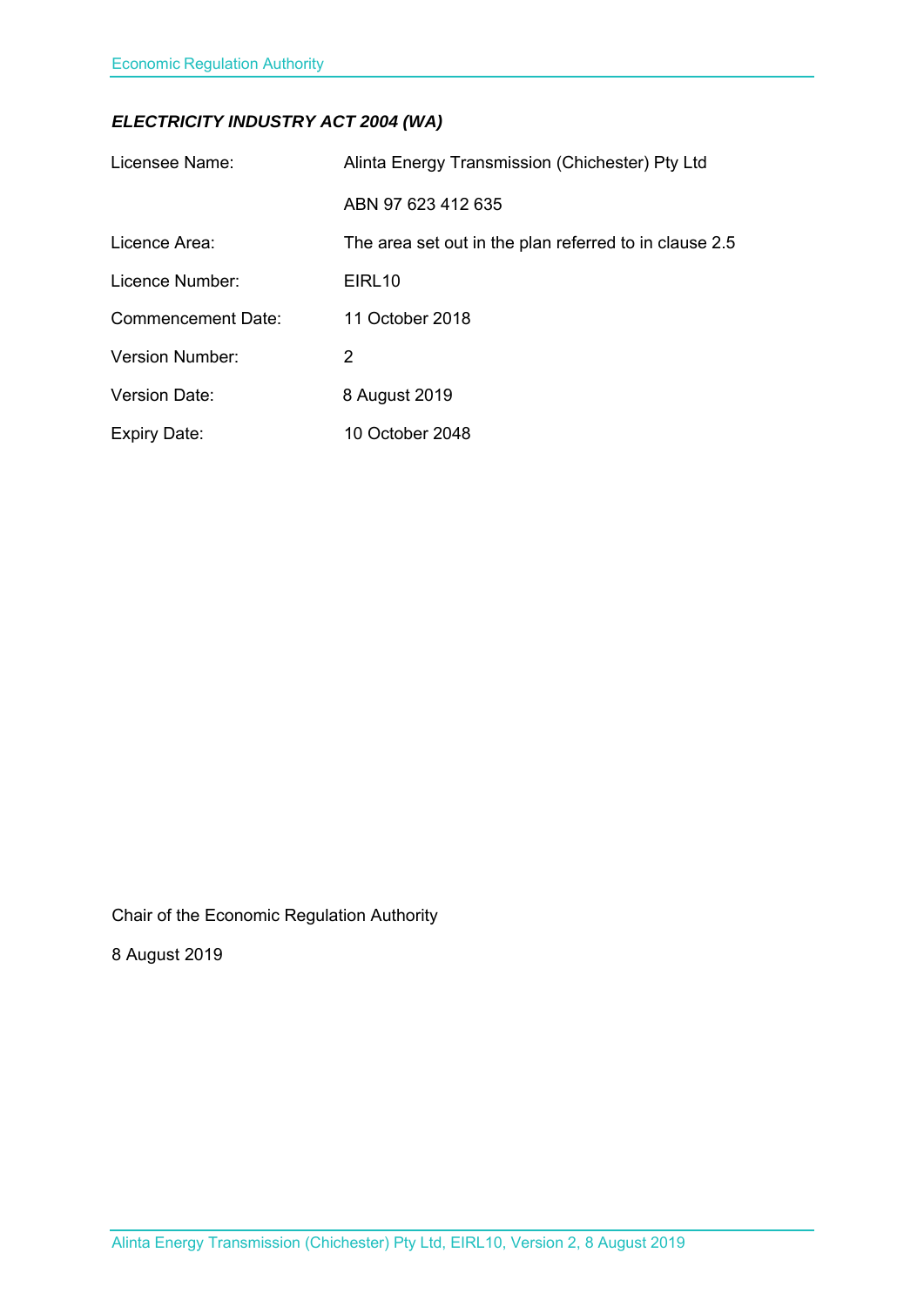# Index

| 1.                        |     |                                                           |  |
|---------------------------|-----|-----------------------------------------------------------|--|
|                           | 1.1 |                                                           |  |
|                           | 1.2 |                                                           |  |
| 2.                        |     |                                                           |  |
|                           | 2.1 |                                                           |  |
|                           | 2.2 |                                                           |  |
|                           | 2.3 |                                                           |  |
|                           | 2.4 |                                                           |  |
|                           | 2.5 |                                                           |  |
| 3.                        |     |                                                           |  |
|                           | 3.1 |                                                           |  |
|                           | 3.2 |                                                           |  |
|                           | 3.3 |                                                           |  |
|                           | 3.4 |                                                           |  |
|                           | 3.5 |                                                           |  |
|                           | 3.6 |                                                           |  |
|                           | 3.7 |                                                           |  |
|                           | 3.8 |                                                           |  |
|                           | 3.9 |                                                           |  |
| $\overline{\mathbf{4}}$ . |     |                                                           |  |
|                           | 4.1 |                                                           |  |
|                           | 4.2 |                                                           |  |
|                           | 4.3 |                                                           |  |
|                           | 4.4 |                                                           |  |
|                           | 4.5 |                                                           |  |
|                           |     | 5. AUDITS AND PERFORMANCE REPORTING OBLIGATIONS  12       |  |
|                           | 5.1 |                                                           |  |
|                           | 5.2 |                                                           |  |
|                           | 5.3 |                                                           |  |
| 6.                        |     |                                                           |  |
|                           | 6.1 |                                                           |  |
|                           | 6.2 |                                                           |  |
|                           | 6.3 |                                                           |  |
|                           | 6.4 |                                                           |  |
|                           | 6.5 |                                                           |  |
|                           | 6.6 | Directions by the ERA to amend Standard Form Contract  14 |  |
|                           | 6.7 |                                                           |  |
|                           | 6.8 |                                                           |  |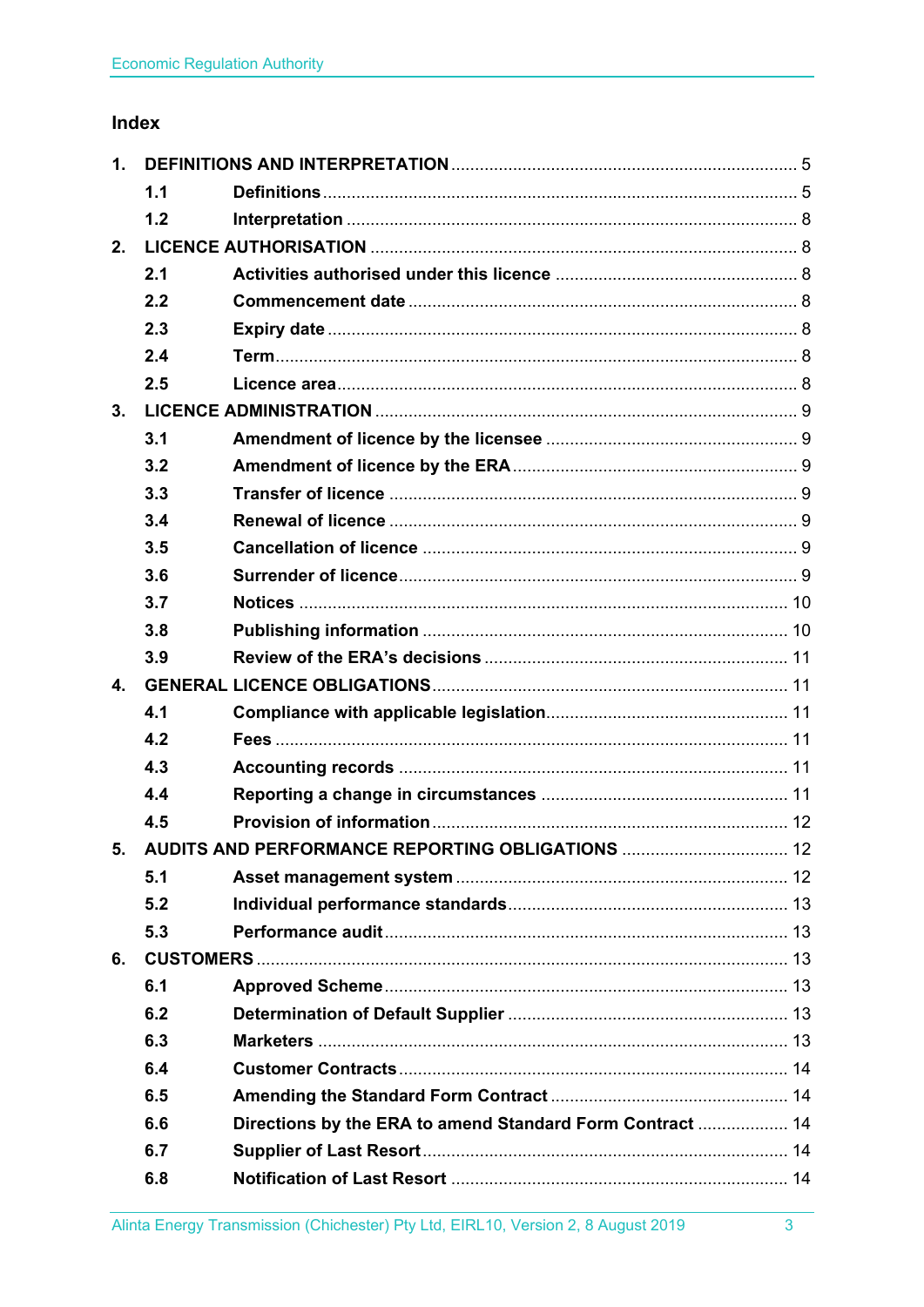| 6.9 |  |
|-----|--|
|     |  |
|     |  |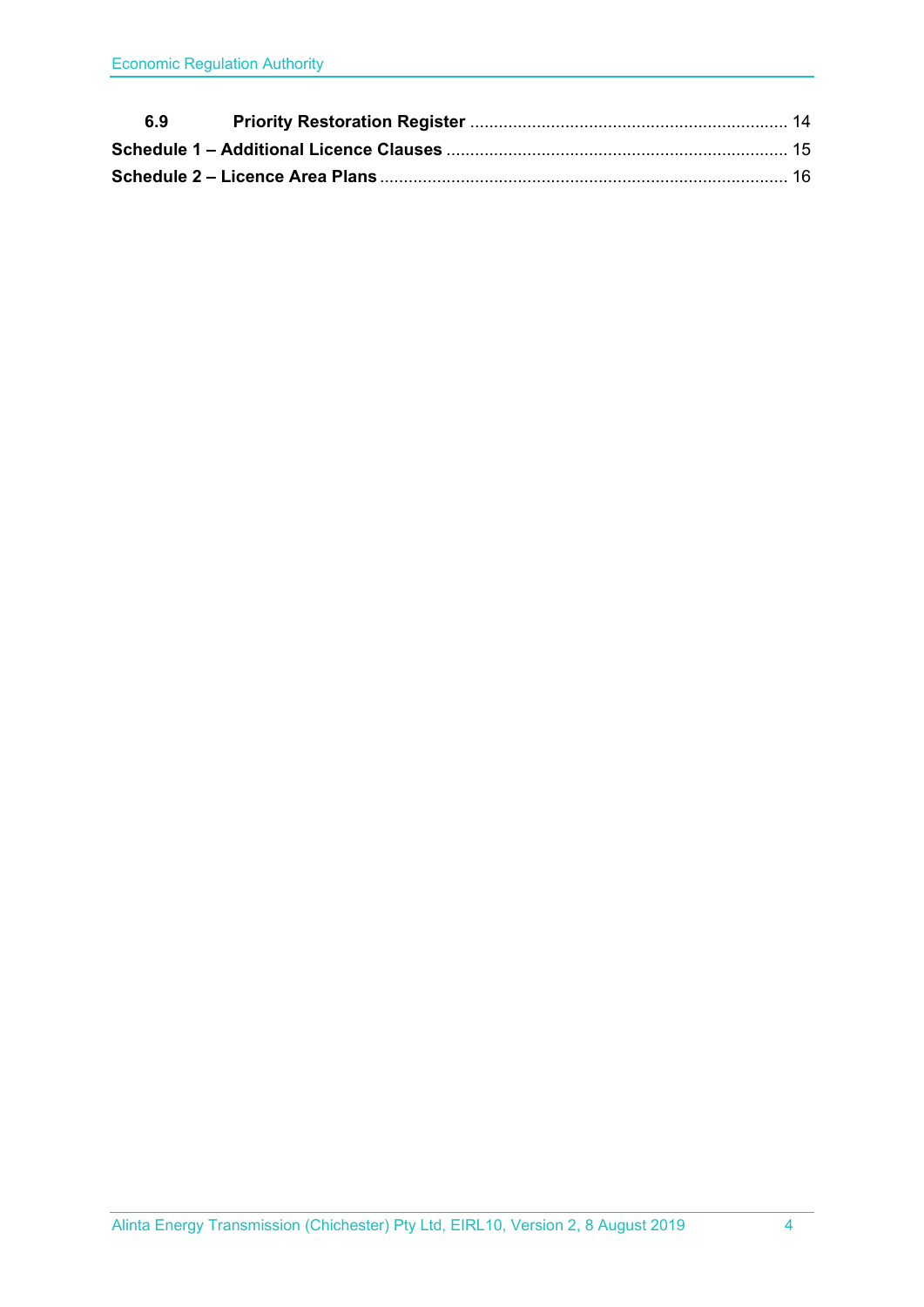# **1. DEFINITIONS AND INTERPRETATION**

#### **1.1 Definitions**

1.1.1 In this *licence*, the following definitions apply unless the context otherwise requires:

*Act* means the *Electricity Industry Act 2004* (WA).

#### *applicable legislation* means:

- (a) the *Act*; and
- (b) the *Regulations* and the *Codes*.

*approved scheme* means a scheme approved under section 92 of the *Act*.

*business day* means a day which is not a Saturday, Sunday or a Public Holiday in Western Australia.

#### *Code* means:

- (a) the *Code of Conduct for the Supply of Electricity to Small Use Customers 2018*;
- (b) the *Electricity Industry (Customer Transfer) Code 2016*;
- (c) the *Electricity Industry (Metering) Code 2012*; and
- (d) the *Electricity Industry (Network Quality and Reliability of Supply) Code 2005*.

*commencement date* means the date the *licence* was first granted by the *ERA* being the date specified in clause 2.2.

*connection point* has the meaning given to that term in regulation 35 of the *Electricity Industry (Customer Contracts) Regulations 2005*.

*customer* has the meaning given to that term in section 3 of the *Act*.

*default supplier* has the meaning given to that term in regulation 35 of the *Electricity Industry (Customer Contracts) Regulations 2005.*

*distribution system* has the meaning given to that term in section 3 of the *Act*.

*electricity* has the meaning given to that term in section 3 of the *Act*.

*electricity marketing* agent has the meaning given to that term in section 78 of the *Act*.

#### *electronic means* means:

- (a) the internet;
- (b) email, being:
	- (i) in relation to the *ERA*, the *ERA's* email address as notified to the *licensee*; and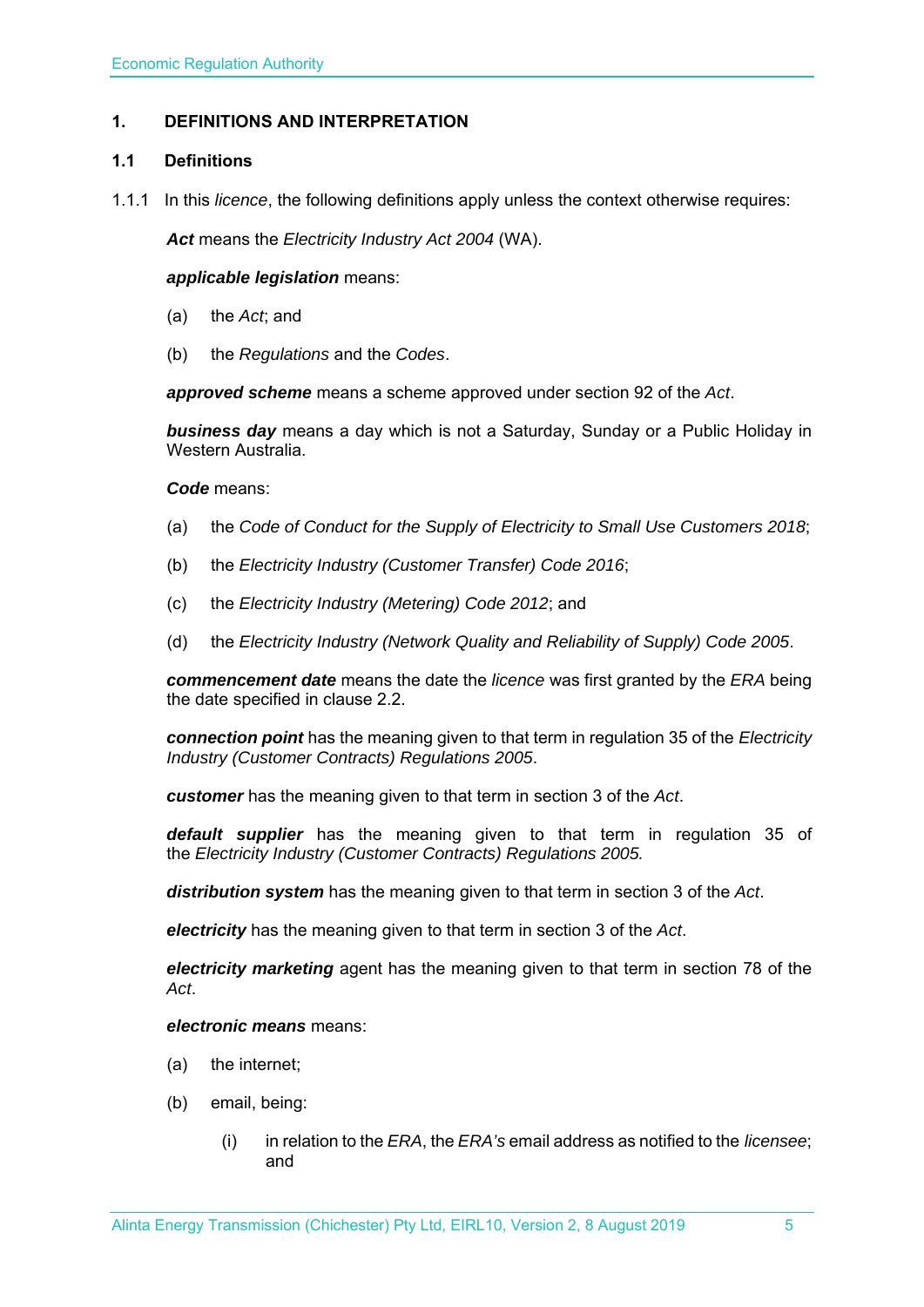- (ii) in relation to the *licensee*, the email address specified in the *licence* application or other such email address as notified in writing to the *ERA;* or
- (iii) any other similar means,

but does not include facsimile or telephone.

*ERA* means the Economic Regulation Authority.

*expiry date* means the date specified in clause 2.3*.* 

*generating works* has the meaning given to that term in section 3 of the *Act*.

*individual performance standards* mean any standards prescribed by the *ERA* for an individual *licensee* pursuant to clause 5.2 of the *licence*.

*interruption* means the temporary unavailability of *supply* from the *distribution system* to a *customer* but does not include disconnection.

*licence* means:

- (a) this document (excluding the title page and the second page of this document);
- (b) any Schedules to this document; and
- (c) any individual *performance standards* approved by the *ERA* pursuant to clause 5.2.

*licence area* is the area stated in clause 2.5 of this *licence*.

*licensee* means Alinta Energy Transmission (Chichester) Pty Ltd, ABN 97 623 412 635.

*licensee's assets* means the *licensee's distribution system, transmission system or generating works* (as the case may be).

*non-standard contract* has the meaning given to that term in section 47 of the *Act*.

*notice* means a written notice, agreement, consent, direction, representation, advice, statement or other communication required or given pursuant to, or in connection with, this *licence*.

*operate* has the meaning given to that term in section 3 of the *Act*.

*performance audit* means an audit of the effectiveness of measures taken by the *licensee* to meet the *performance criteria* in this *licence*.

*performance criteria* means:

- (a) the terms and conditions of the *licence*; and
- (b) any other relevant matter in connection with the *applicable legislation* that the *ERA* determines should form part of the *performance audit*.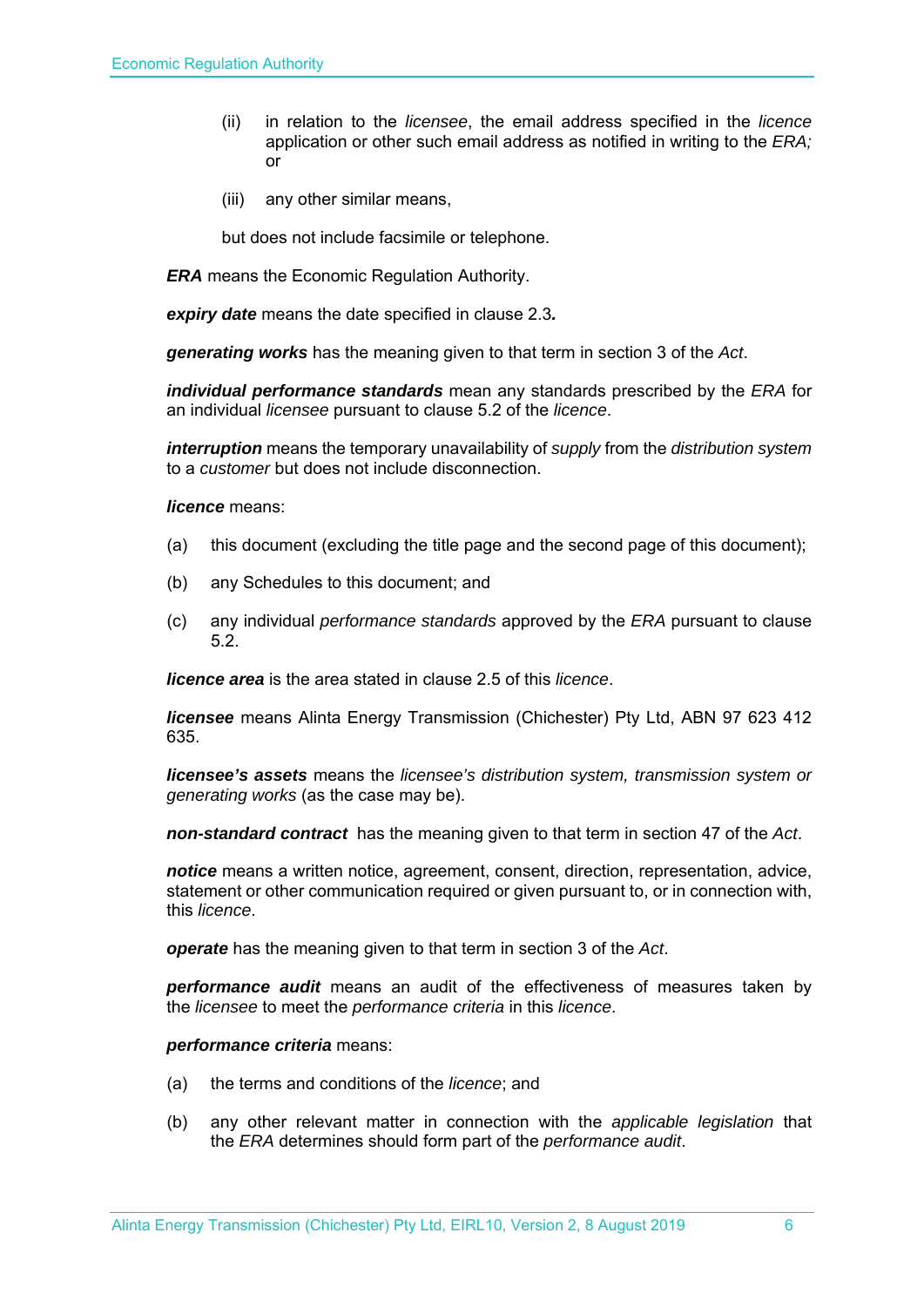*priority restoration register* means a register, process or document that determines the order of restoration of power in the event of an unplanned *interruption*.

**publish** in relation to a report or information means either:

- (a) posting the report or information on the *licensee's* website; or
- (b) sending the report or information to the *ERA* to be published on the *ERA's* website.

#### *Regulations* means:

- (a) *Economic Regulation Authority (Licensing Funding) Regulations 2014*;
- (b) *Electricity Industry (Code of Conduct) Regulations 2005*;
- (c) *Electricity Industry (Customer Contracts) Regulations 2005*;
- (d) *Electricity Industry (Licence Conditions) Regulations 2005*;
- (e) *Electricity Industry (Obligation to Connect) Regulations 2005*; and
- (f) *Electricity Industry (Ombudsman Scheme) Regulations 2005.*

*related body corporate* has the meaning given to that term in section 50 of the *Corporations Act 2001 (Cwth)*.

*Reviewable decision* means a decision by the *ERA* pursuant to:

- (a) clause 3.8.3;
- (b) clause 5.1.5;
- (c) clause 5.1.7;
- (d) clause 5.2.2;
- (e) clause 5.3.2; or
- (f) clause 5.3.4.

of this *licence*.

*small use customer* has the same meaning as the meaning given to "customer" in section 47 of the *Act*.

*South West Interconnected System* has the meaning given to that term in section 3 of the *Act.* 

*standard form contract* has the meaning given to that term in section 47 of the *Act*.

*supplier of last resort* has the meaning given to that term in section 69(1) of the *Act*.

*supply* has the meaning given to that term in section 3 of the *Act*.

*transmission system* has the meaning given to that term in section 3 of the *Act*.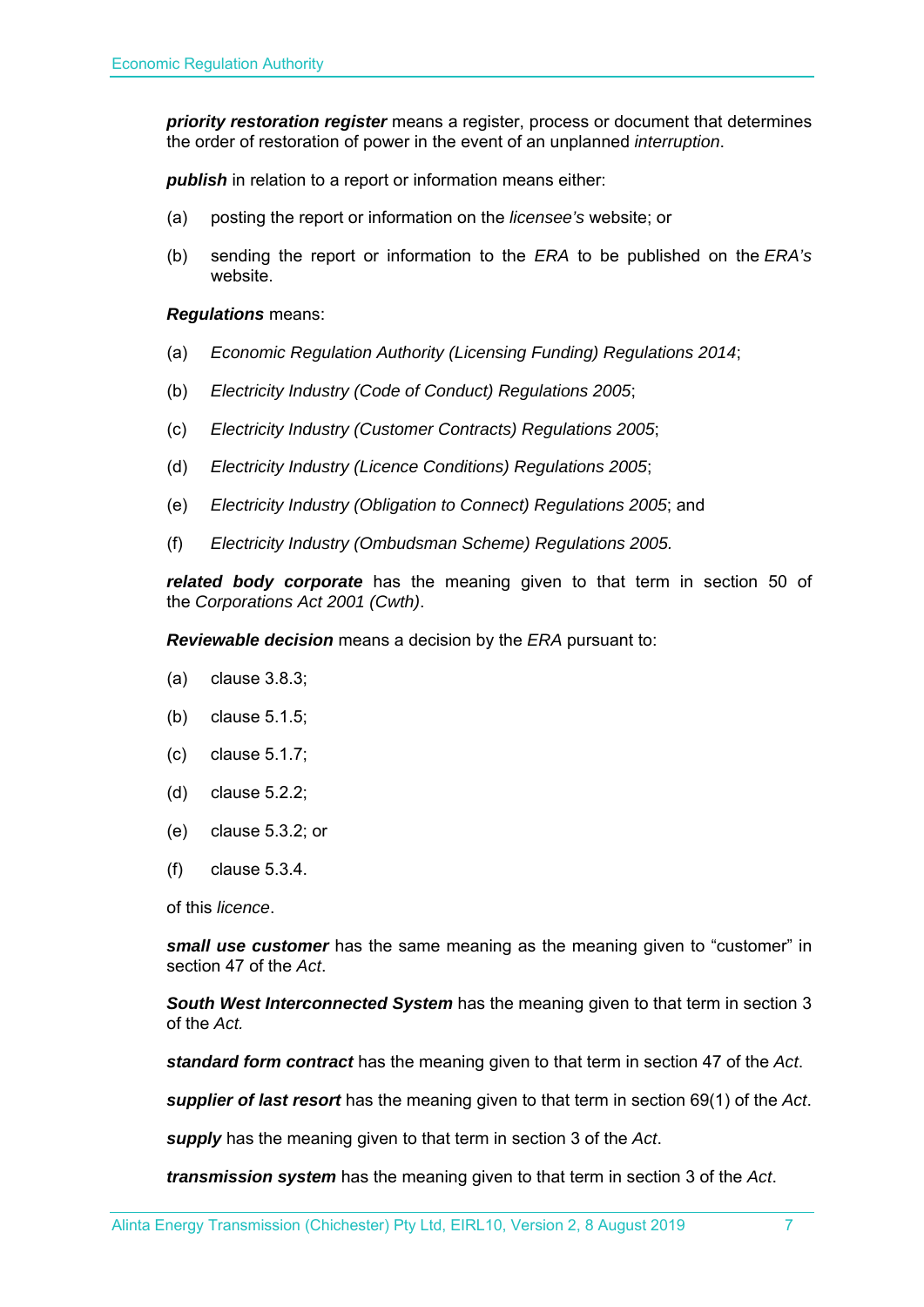*version date* means the date on which the *licence* was last amended pursuant to clause 3.1 or clause 3.2.

# **1.2 Interpretation**

1.2.1 A reference in this *licence* to any *applicable legislation* includes, unless the context otherwise requires, any statutory modification, amendment, replacement or re-enactment of that *applicable legislation*.

# **2. LICENCE AUTHORISATION**

# **2.1 Activities authorised under this licence**

- 2.1.1 The *licensee* is granted a *licence* for the *licence area* to:
	- (a) Not used
	- (b) construct and *operate* a new *transmission system* or *operate* an existing *transmission system;*
	- (c) construct and *operate* a new *distribution* system or *operate* an existing *distribution system*;
	- (d) Not used

in accordance with the terms and conditions of this *licence* and for the purpose of *supplying electricity* to *customers* otherwise than through the *South West Interconnected System*.

# **2.2 Commencement date**

2.2.1 8 August 2019

# **2.3 Expiry date**

2.3.1 10 October 2048

# **2.4 Term [Section 15 of the Act]**

- 2.4.1 This *licence* commences on the *commencement date* and continues until the earlier of:
	- (a) the cancellation of the *licence* pursuant to clause 3.5 of this *licence*;
	- (b) the surrender of the *licence* pursuant to clause 3.6 of this *licence*; or
	- (c) the *expiry date*.

# **2.5 Licence area**

2.5.1 The *licence area* is set out in plan:

ERA-EL-150(A)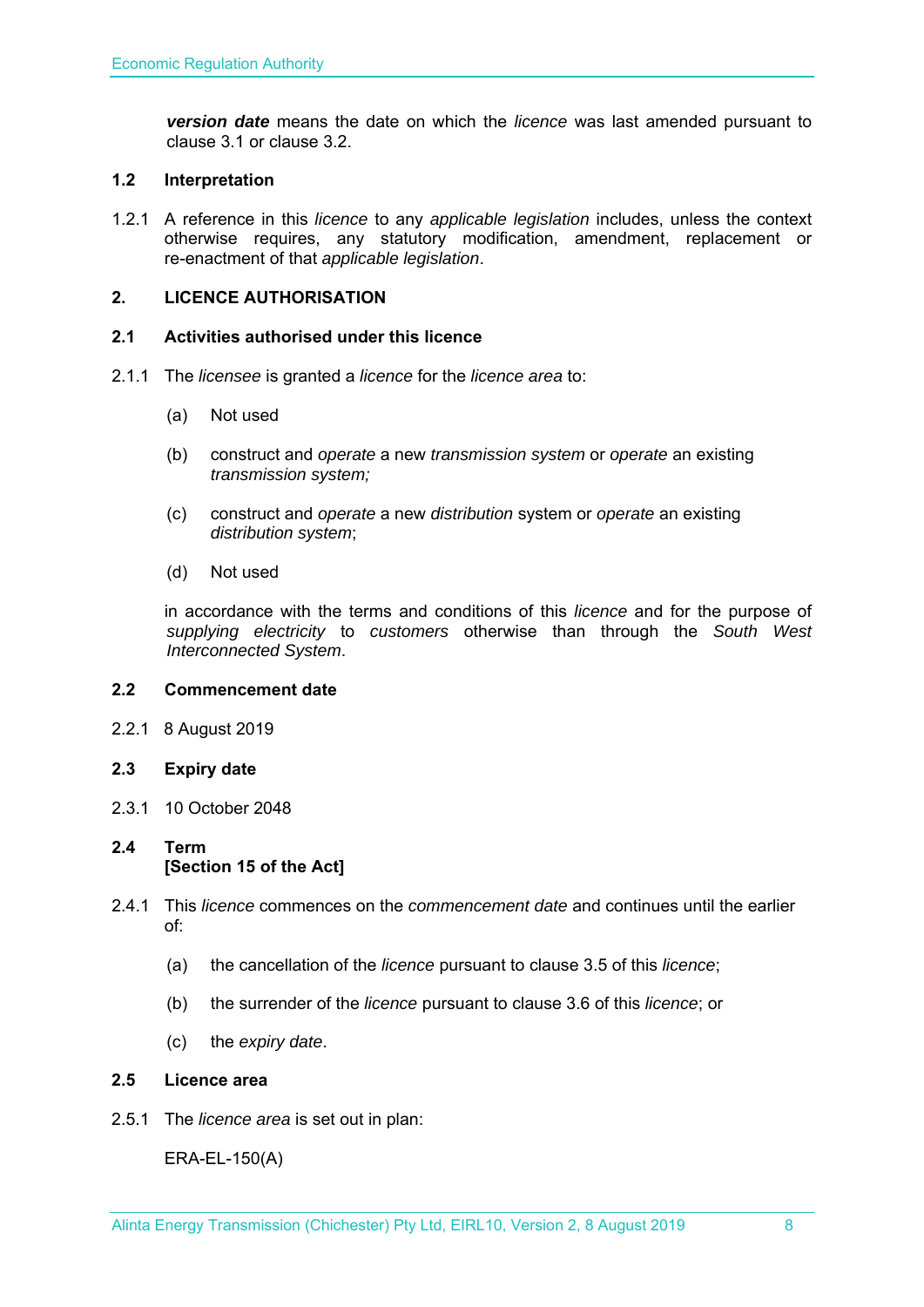2.5.2 The *licence area* plan is provided in Schedule 2.

# **3. LICENCE ADMINISTRATION**

#### **3.1 Amendment of licence by the licensee [Section 21 of the Act]**

3.1.1 The *licensee* may apply to the *ERA* to amend the *licence* in accordance with the *Act.*

#### **3.2 Amendment of licence by the ERA [Section 22 of the Act]**

- 3.2.1 Subject to any *applicable legislation*, the *ERA* may amend the *licence* at any time in accordance with this clause.
- 3.2.2 Before amending the *licence* under clause 3.2.1, the *ERA* must:
	- (a) provide the *licensee* with written *notice* of the proposed amendments under consideration by the *ERA*;
	- (b) allow 15 *business days* for the *licensee* to make submissions on the proposed amendments; and
	- (c) take into consideration those submissions.
- 3.2.3 This clause also applies to the substitution of the existing *licence*.
- 3.2.4 For avoidance of doubt, the *licensee* will not have to pay a fee for amendments under clause 3.2.1.

# **3.3 Transfer of licence [Section 18 of the Act]**

3.3.1 This *licence* may be transferred only in accordance with the *Act.*

#### **3.4 Renewal of licence [Section 16 of the Act]**

3.4.1 This *licence* may be renewed only in accordance with the *Act*.

#### **3.5 Cancellation of licence [Section 35 of the Act]**

3.5.1 This *licence* may be cancelled only in accordance with the *Act*.

# **3.6 Surrender of licence [Schedule 1 of the Act]**

- 3.6.1 The *licensee* may only surrender the *licence* pursuant to this clause 3.6.
- 3.6.2 If the *licensee* intends to surrender the *licence* the *licensee* must, by *notice* in writing to the *ERA*:
	- (a) set out the date that the *licensee* wishes the surrender of the *licence* to be effective; and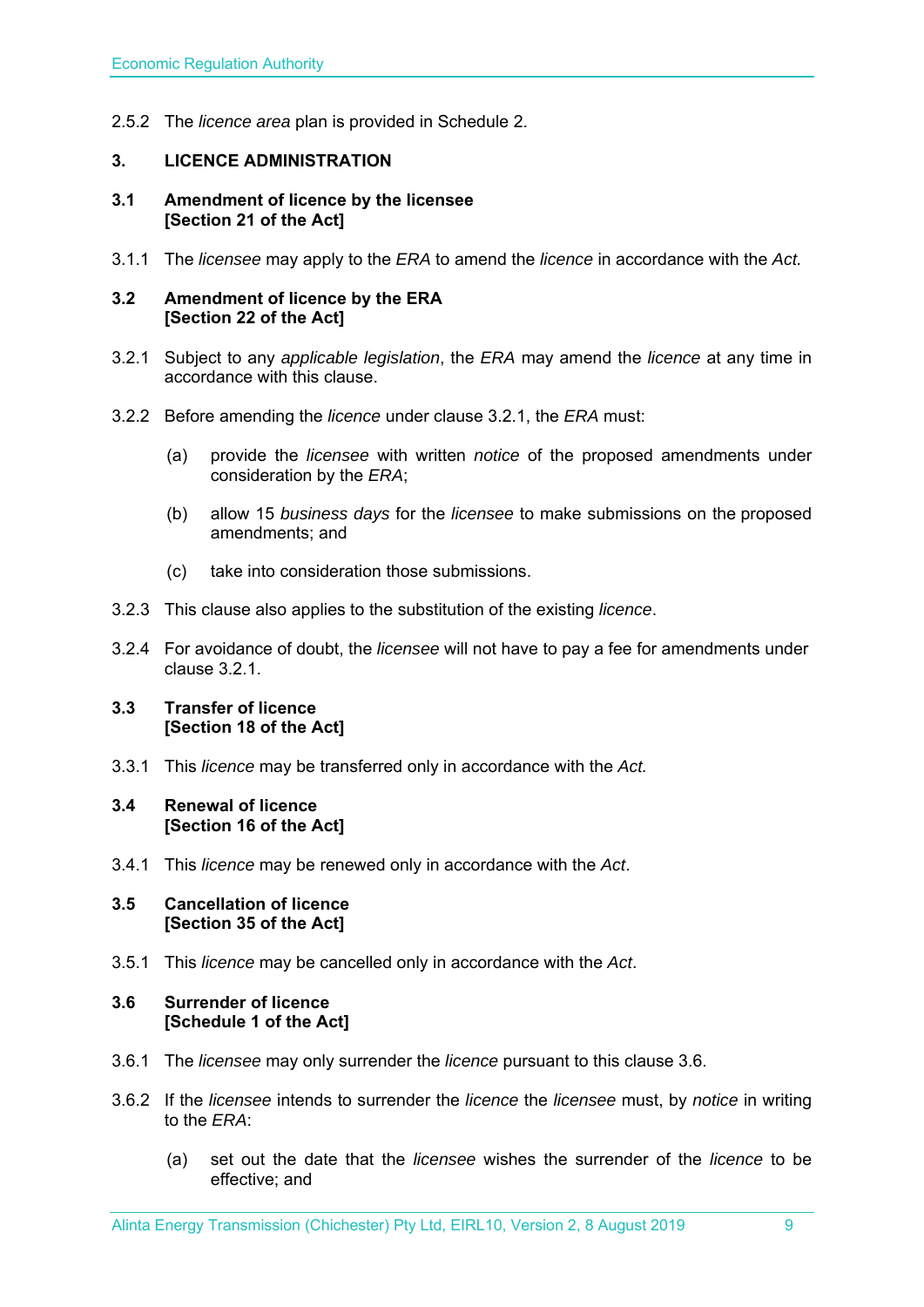- (b) set out the reasons why the *licensee* wishes to surrender the *licence*, including the reasons why it would not be contrary to the public interest for the surrender of the *licence* to be effective on the date set out in the *notice*.
- 3.6.3 Upon receipt of the *notice* from the *licensee* pursuant to clause 3.6.2, the *ERA* will publish the *notice*.
- 3.6.4 Notwithstanding clause 3.6.2, the surrender of the *licence* will only take effect on the later of the day that:
	- (a) the *ERA* publishes a *notice* of the surrender in the Western Australian Government Gazette, such date to be at the discretion of the *ERA*; and
	- (b) the *licensee* hands back the *licence* to the *ERA*.
- 3.6.5 The *licensee* will not be entitled to a refund of any fees by the *ERA*.

# **3.7 Notices**

- 3.7.1 Unless otherwise specified, all *notices* must be in writing.
- 3.7.2 A *notice* will be regarded as having been sent and received:
	- (a) when delivered in person to the addressee; or
	- (b) three *business days* after the date of posting if the *notice* is posted in Western Australia; or
	- (c) five *business days* after the date of posting if the *notice* is posted outside Western Australia; or
	- (d) if sent by facsimile when, according to the sender's transmission report, the *notice* has been successfully received by the addressee; or
	- (e) if sent by *electronic means* when, according to the sender's electronic record, the *notice* has been successfully sent to the addressee.

# **3.8 Publishing information [Schedule 1 of the Act]**

- 3.8.1 The *ERA* may direct the *licensee* to *publish*, within a specified timeframe, any information it considers relevant in connection with the *licensee* or the performance by the *licensee* of its obligations under this *licence*.
- 3.8.2 Subject to clause 3.8.3, the *licensee* must *publish* the information referred to in clause 3.8.1.
- 3.8.3 If the *licensee* considers that the information is confidential it must:
	- (a) immediately notify the *ERA*; and
	- (b) seek a review of the *ERA's* decision in accordance with clause 3.9.
- 3.8.4 Once it has reviewed the decision, the *ERA* will direct the *licensee* in accordance with the review to: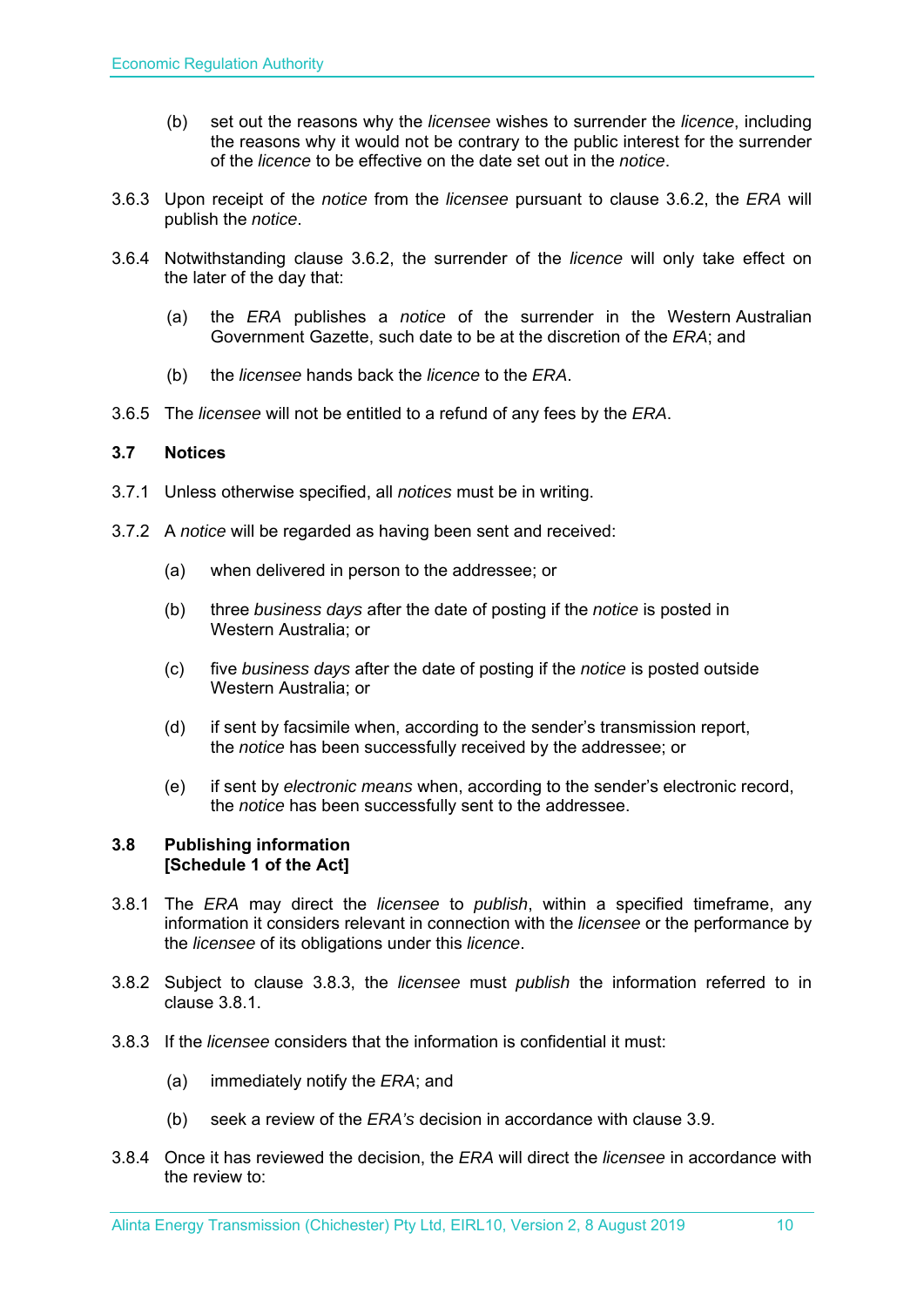- (a) *publish* the information;
- (b) *publish* the information with the confidential information removed or modified; or
- (c) not *publish* the information.

# **3.9 Review of the ERA's decisions**

- 3.9.1 The *licensee* may seek a review of a *reviewable decision* by the *ERA* pursuant to this *licence* in accordance with the following procedure:
	- (a) the *licensee* shall make a submission on the subject of the *reviewable decision* within 10 *business days* (or other period as approved by the *ERA*) of the decision; and
	- (b) the *ERA* will consider the submission and provide the *licensee* with a written response within 20 *business days*.
- 3.9.2 For avoidance of doubt, this clause does not apply to a decision of the *ERA* pursuant to the *Act*, nor does it restrict the *licensee's* right to have a decision of the *ERA* reviewed in accordance with the *Act*.

#### **4. GENERAL LICENCE OBLIGATIONS**

#### **4.1 Compliance with applicable legislation**

4.1.1 Subject to any modifications or exemptions granted pursuant to the *Act*, the *licensee* must comply with any *applicable legislation*.

#### **4.2 Fees**

4.2.1 The *licensee* must pay the applicable fees and charges in accordance with the *Regulations*.

#### **4.3 Accounting records [Schedule 1 of the Act]**

4.3.1 The *licensee* and any *related body corporate* must maintain accounting records that comply with standards issued by the Australian Accounting Standards Board or equivalent International Accounting Standards.

#### **4.4 Reporting a change in circumstances**

- 4.4.1 The *licensee* must report to the *ERA*:
	- (a) if the *licensee* is under external administration as defined by the *Corporations Act 2001 (Cwth)* within 2 *business days* of such external administration occurring; or
	- (b) if the *licensee*:
		- (i) experiences a change in the *licensee's* corporate, financial or technical circumstances upon which this *licence* was granted; and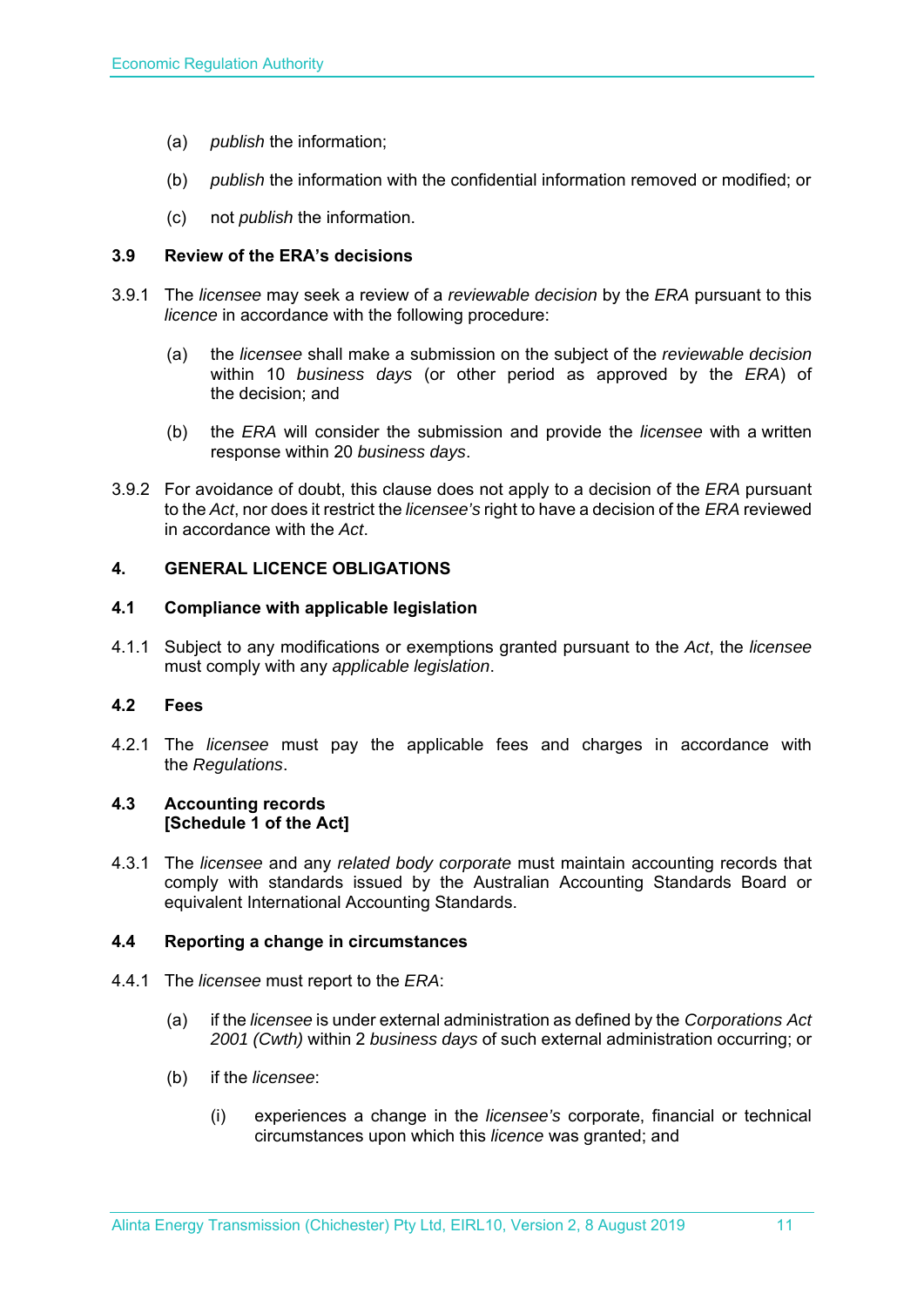(ii) the change may materially affect the *licensee's* ability to perform its obligations under this *licence*,

within 10 *business days* of the change occurring; or

- (c) if the:
	- (i) *licensee's* name;
	- (ii) *licensee's* ABN; or
	- (iii) *licensee's* address,

changes, within 10 *business days* of the change occurring.

# **4.5 Provision of information [Schedule 1 of the Act]**

4.5.1 The *licensee* must provide to the *ERA,* in the manner and form described by the *ERA,*  specified *information on any* matter relevant to the operation or enforcement of the *licence*, the operation of the licensing scheme provided for in Part 2 of the *Act*, or the performance of the *ERA's* functions under that Part.

# **5. AUDITS AND PERFORMANCE REPORTING OBLIGATIONS**

#### **5.1 Asset management system [Section 14 of the Act]**

- 5.1.1 The *licensee* must provide for an *asset management system* in respect of the *licensee's assets.*
- 5.1.2 The *licensee* must notify the *ERA* of the details of the *asset management system* within 5 *business days* from the later of:
	- (d) the *commencement date*; and
	- (e) the completion of construction of the *licensee's assets*.
- 5.1.3 The *licensee* must notify the *ERA* of any substantial change to the *asset management system* within 10 *business days* of such change.
- 5.1.4 The *licensee* must provide the *ERA* with a report by an independent expert, acceptable to the *ERA*, as to the effectiveness of the *asset management system* not less than once in every period of 24 months calculated from the *commencement date* (or any longer period that the *ERA* allows by *notice* in writing).
- 5.1.5 The *licensee* must comply, and must require the *licensee's* expert to comply, with the *ERA'*s standard audit guidelines.
- 5.1.6 The *licensee* may seek a review of any of the requirements of the *ERA*'s standard audit guidelines dealing with the *asset management system* in accordance with clause 3.9.
- 5.1.7 The review of the *asset management system* must be conducted by an independent expert approved by the *ERA*. If the *licensee* fails to nominate an independent expert within one month of the date that the review of the *asset management system* was due,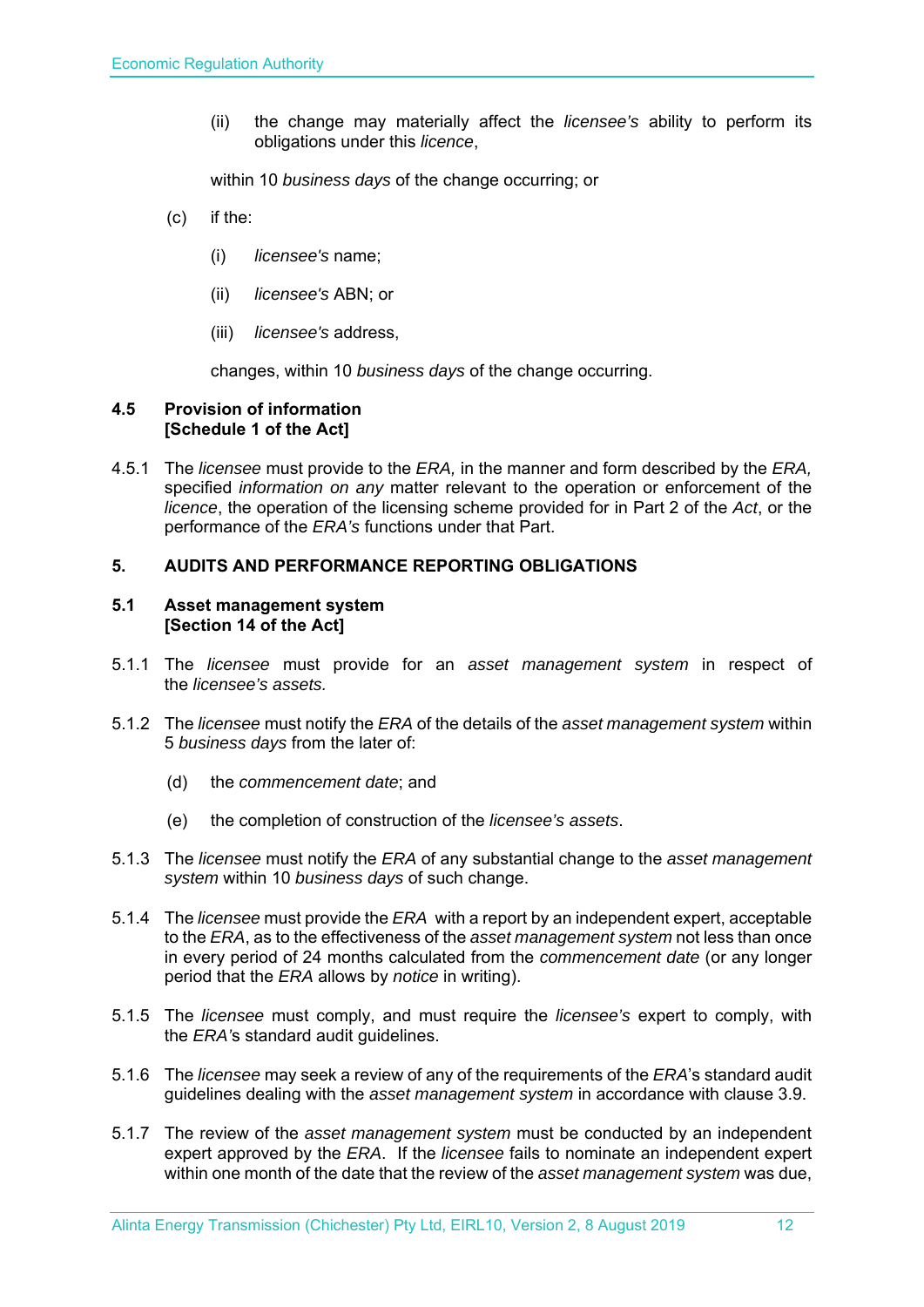or the independent expert nominated by the *licensee* is rejected on two successive occasions by the *ERA*, the *ERA* may choose an independent expert to conduct the review of the *asset management system.*

# **5.2 Individual performance standards**

- 5.2.1 Performance standards are contained in *applicable legislation*.
- 5.2.2 The *ERA* may prescribe *individual performance standards* applying to the *licensee* in respect of the *licensee's* obligations under this *licence* or the *applicable legislation*.
- 5.2.3 Before approving any *individual performance standards* under this clause, the *ERA* will:
	- (a) provide the *licensee* with a copy of the proposed *individual performance standards*;
	- (b) allow 15 *business days* for the *licensee* to make submissions on the proposed *individual performance standards*; and
	- (c) take into consideration those submissions.
- 5.2.4 Once approved by the *ERA*, the *individual performance standards* are included as additional *terms and conditions* to this *licence*.

## **5.3 Performance audit [Section 13 of the Act]**

- 5.3.1 The *licensee* must, unless otherwise notified in writing by the *ERA*, provide the *ERA* with a *performance audit* within 24 months after the *commencement date*, and every 24 months thereafter.
- 5.3.2 The *licensee* must comply, and must require the *licensee's* auditor to comply, with the *ERA's* standard audit guidelines.
- 5.3.3 The *licensee* may seek a review of any of the requirements of the *ERA*'s standard audit guidelines in accordance with clause 3.9.
- 5.3.4 The *performance audit* must be conducted by an independent auditor approved by the *ERA*. If the *licensee* fails to nominate an auditor within one month of the date that the *performance audit* was due, or the auditor nominated by the *licensee* is rejected on two successive occasions by the *ERA*, the *ERA* may choose an independent auditor to conduct the *performance audit*.

# **6. CUSTOMERS**

**6.1 Approved Scheme [Section 101 of the Act]** 

Not Used

# **6.2 Determination of Default Supplier**

Not Used

#### **6.3 Marketers**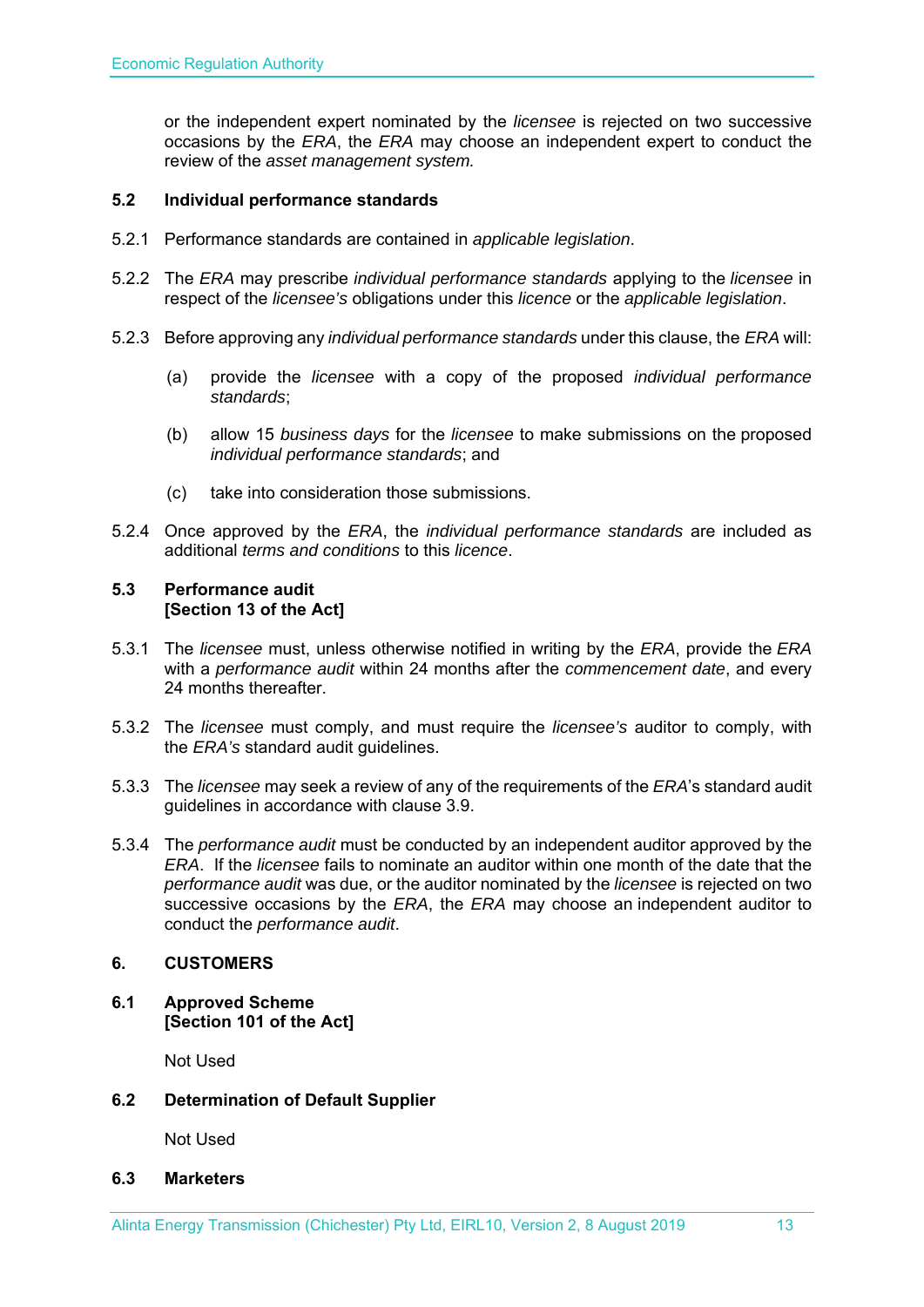Not Used

# **6.4 Customer Contracts [Section 54 of the Act]**

Not Used

# **6.5 Amending the Standard Form Contract [Section 52 of the Act]**

Not Used

# **6.6 Directions by the ERA to amend Standard Form Contract [Section 53 of the Act]**

Not Used

# **6.7 Supplier of Last Resort [Section 76 of the Act]**

Not Used

# **6.8 Notification of Last Resort**

Not Used

# **6.9 Priority Restoration Register**

Not Used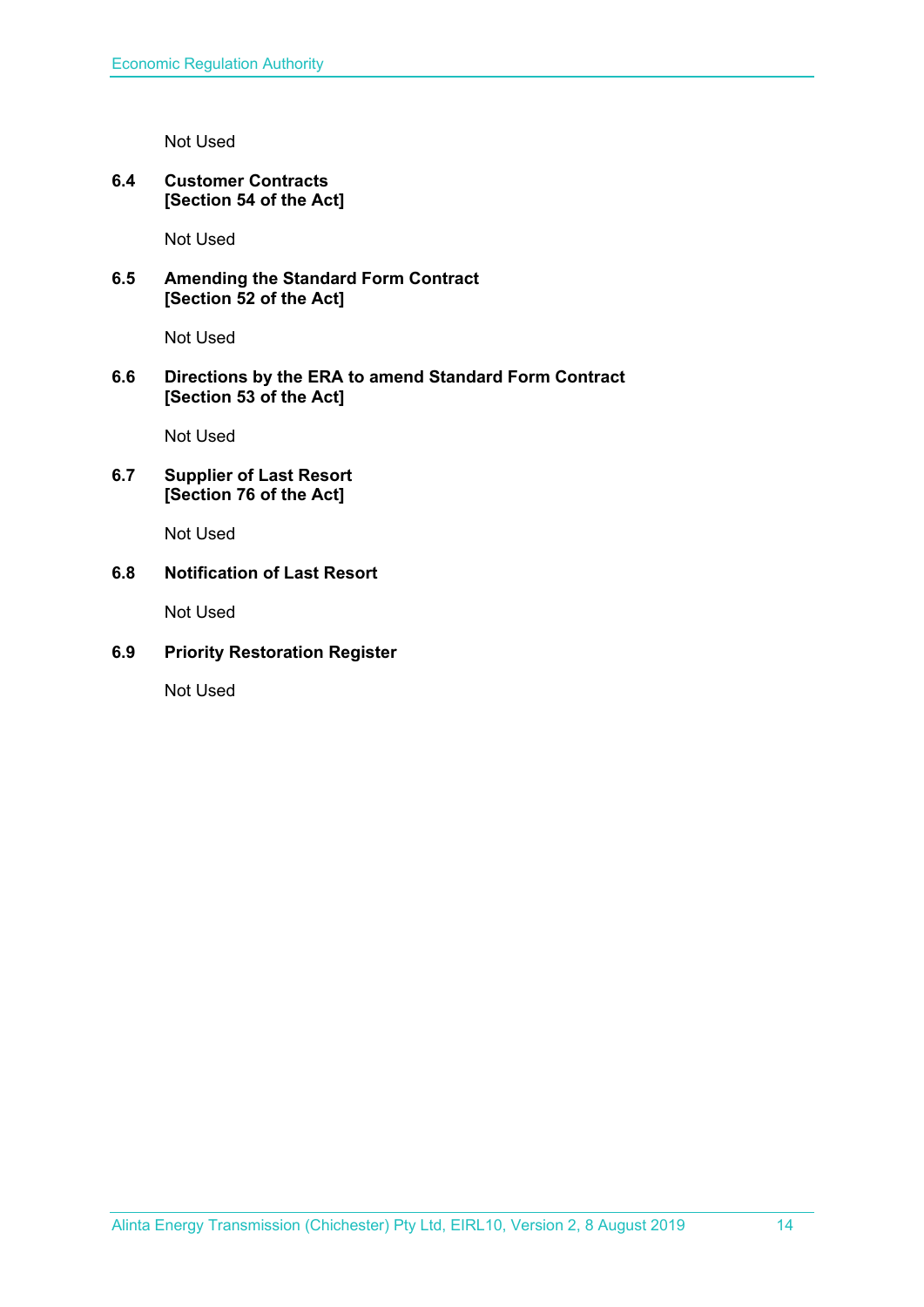# **Schedule 1 – Additional Licence Clauses**

# **1. Compliance with the Electricity Industry (Customer Transfer) Code 2016**

- 1.1 Not used.
- Despite clause 4.1 of the *licence*, where this *licence* authorises the *licensee* to operate a *distribution system*, the *licensee* is not required to comply with the *Electricity Industry (Customer Transfer) Code 2016* so long as there is only one retailer selling *electricity* transported through the *distribution system* covered by this *licence*.
- Despite clause 4.1 of the *licence*, where this *licence* authorises the *licensee* to operate a *transmission system*, the *licensee* is not required to comply with the *Electricity Industry (Customer Transfer) Code 2016* so long as there is only one retailer selling *electricity* transported through the *transmission system* covered by this *licence*.
- The *licensee* must notify the *ERA* within 10 *business days* of the *licensee* becoming aware that:
	- (a) Not used.
	- (b) There is more than one retailer selling electricity transported through the *distribution system* covered by this *licence.*
	- (c) There is more than one retailer selling *electricity* transported through the *transmission system* covered by this *licence.*

#### **2. Compliance with the requirement to maintain a Priority Restoration Register**

- Despite clause 6.9 of the *licence*, the *licensee* is not required to maintain a *priority restoration register* where the *distribution system* covered by this *licence* transports *electricity* to one *customer* only.
- The *licensee* must notify the *ERA* within 10 *business days* of the *licensee* becoming aware that the *distribution system* covered by this *licence* transports *electricity* to more than one *customer*.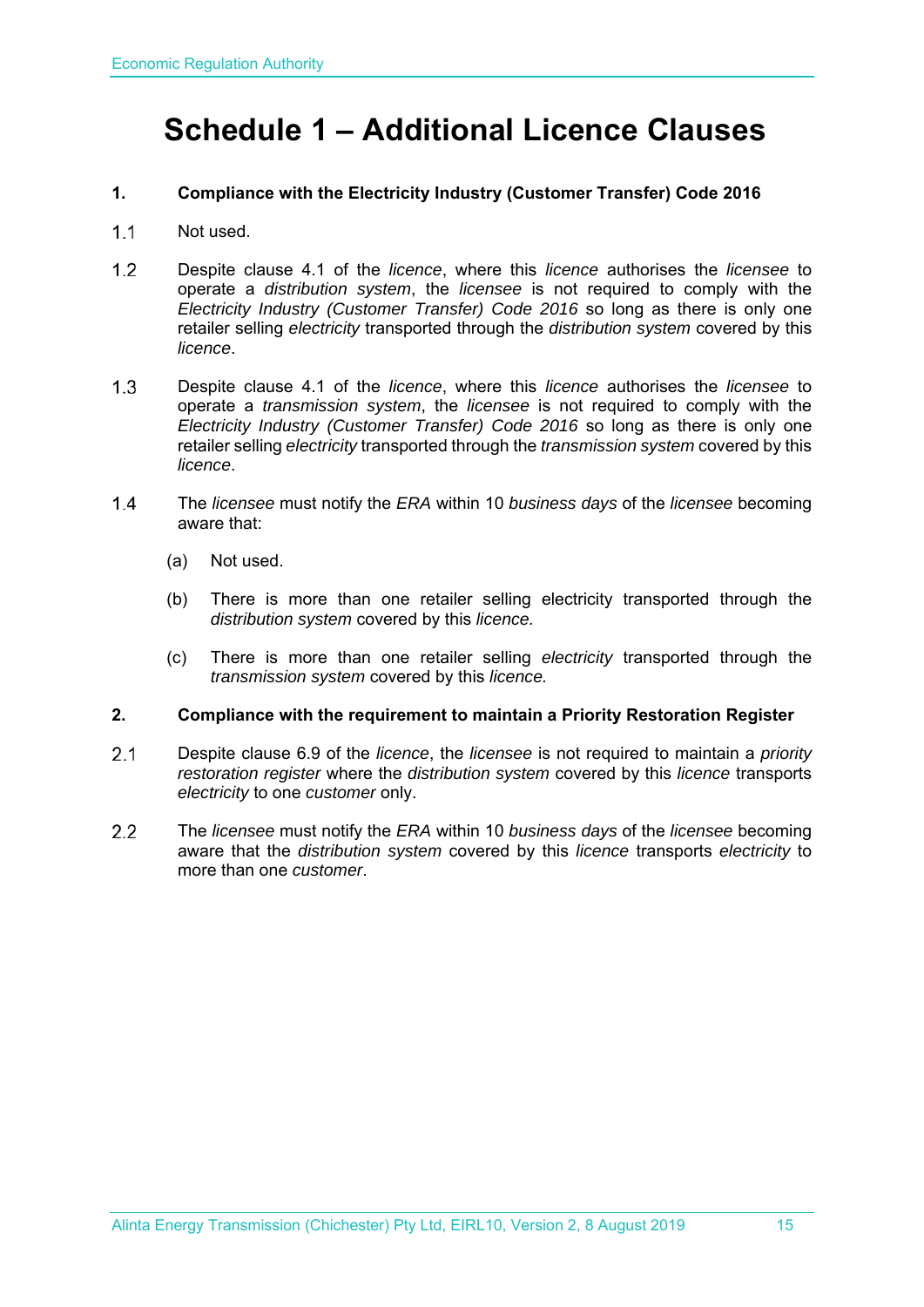# **Schedule 2 – Licence Area Plans**